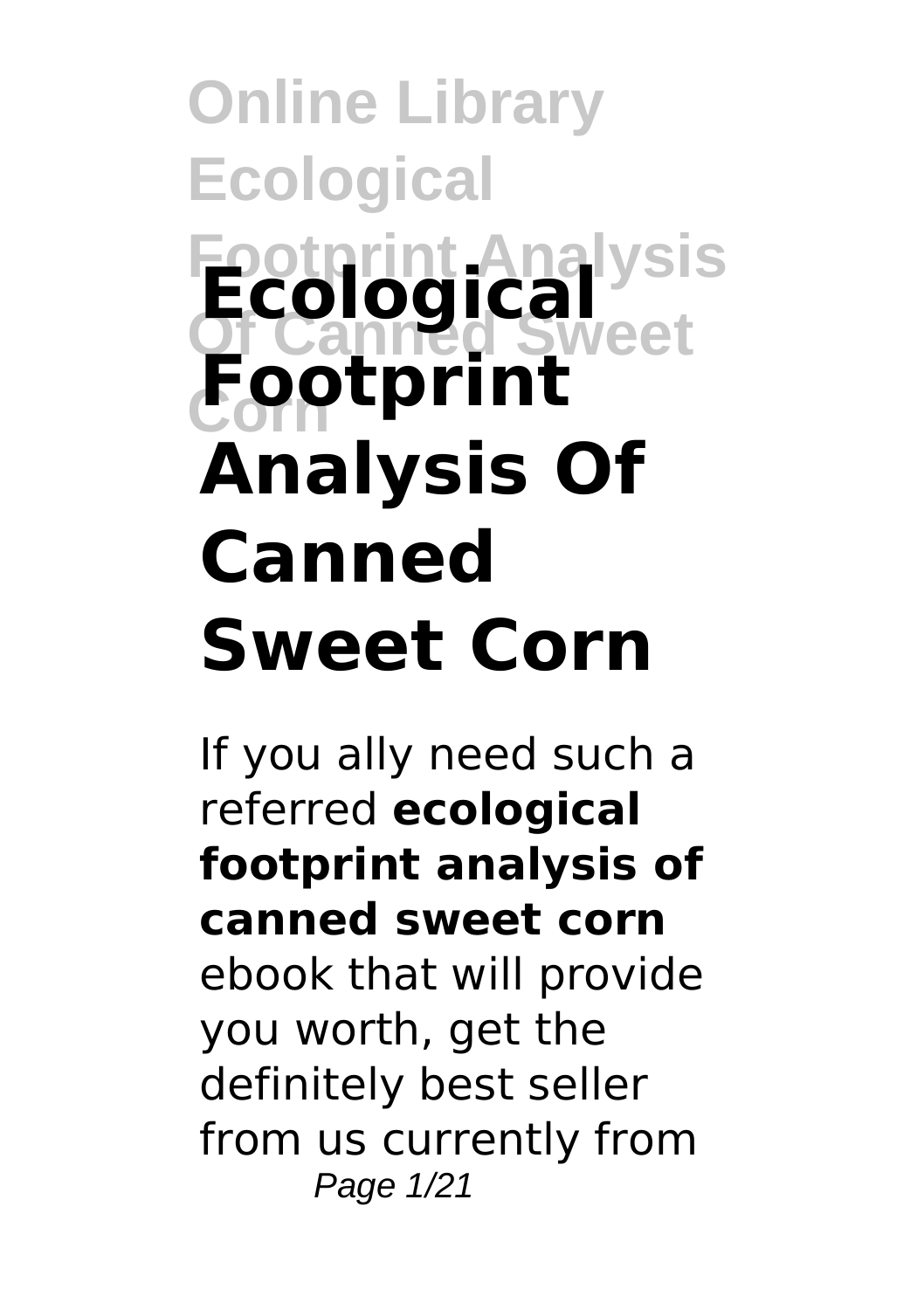**Feveral preferred lysis** authors. If you desire t **Corn** of novels, tale, jokes, to comical books, lots and more fictions collections are moreover launched, from best seller to one of the most current released.

You may not be perplexed to enjoy every ebook collections ecological footprint analysis of canned sweet corn that we will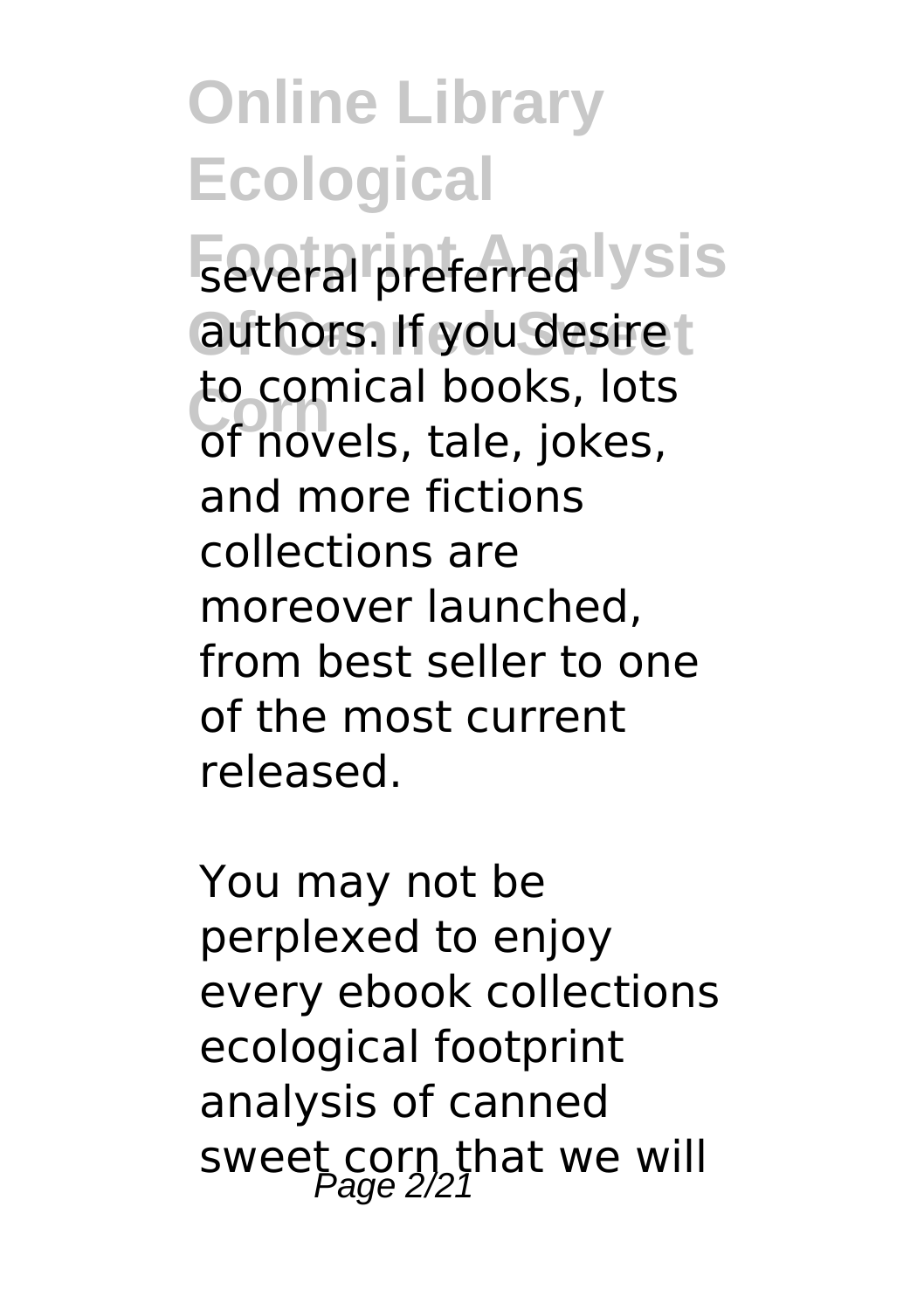**Enormously offer.** It is S not on the order of the **Corn** what you obsession costs. It's very nearly currently. This ecological footprint analysis of canned sweet corn, as one of the most operational sellers here will definitely be in the middle of the best options to review.

Library Genesis is a search engine for free reading material,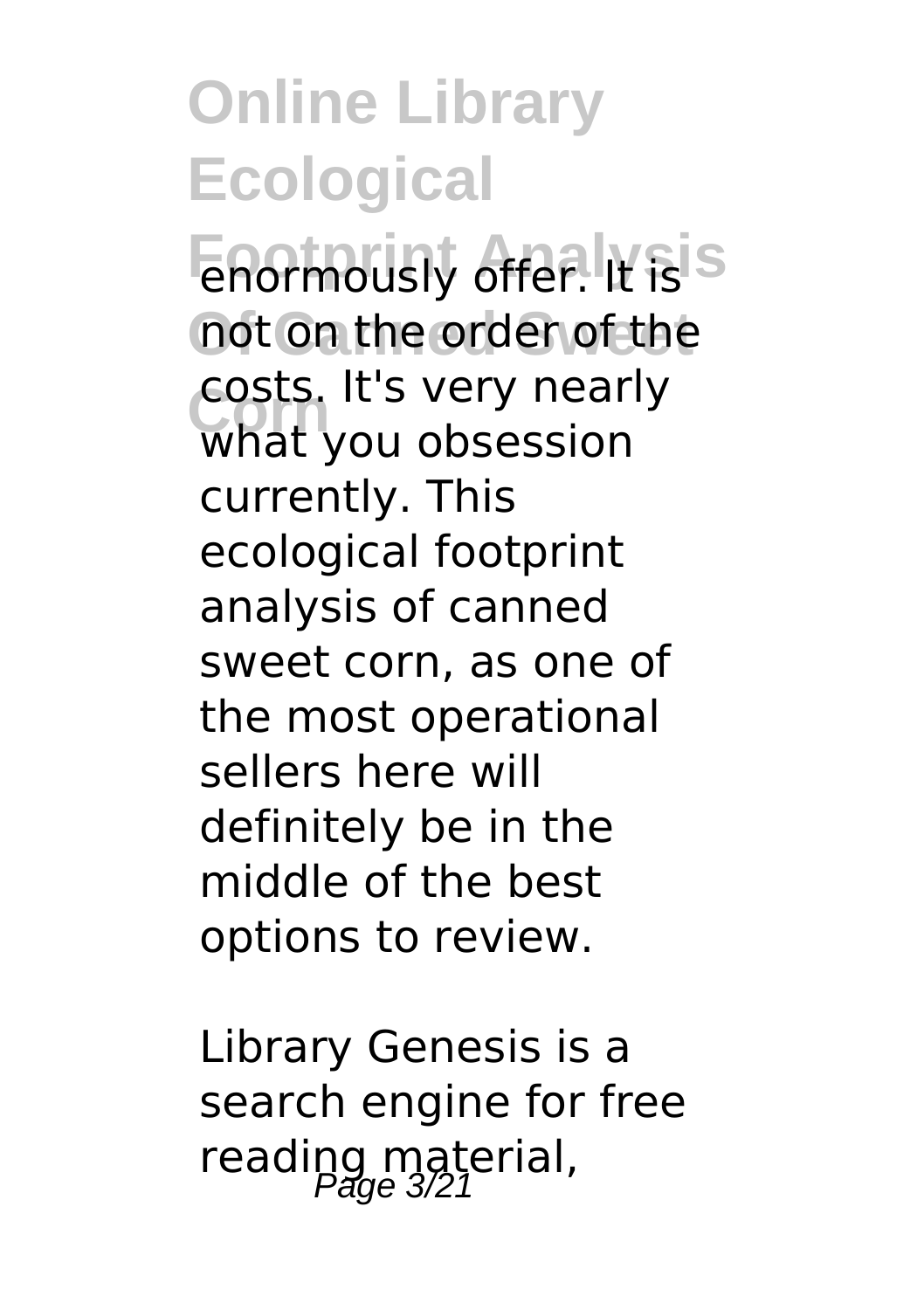**Footprint Analysis** including ebooks, articles, magazines, et and more. As or this<br>
writing, Library Genesis and more. As of this indexes close to 3 million ebooks and 60 million articles. It would take several lifetimes to consume everything on offer here.

#### **Ecological Footprint Analysis Of Canned**

global hectares (gha). The ecological footprint of one can of sweet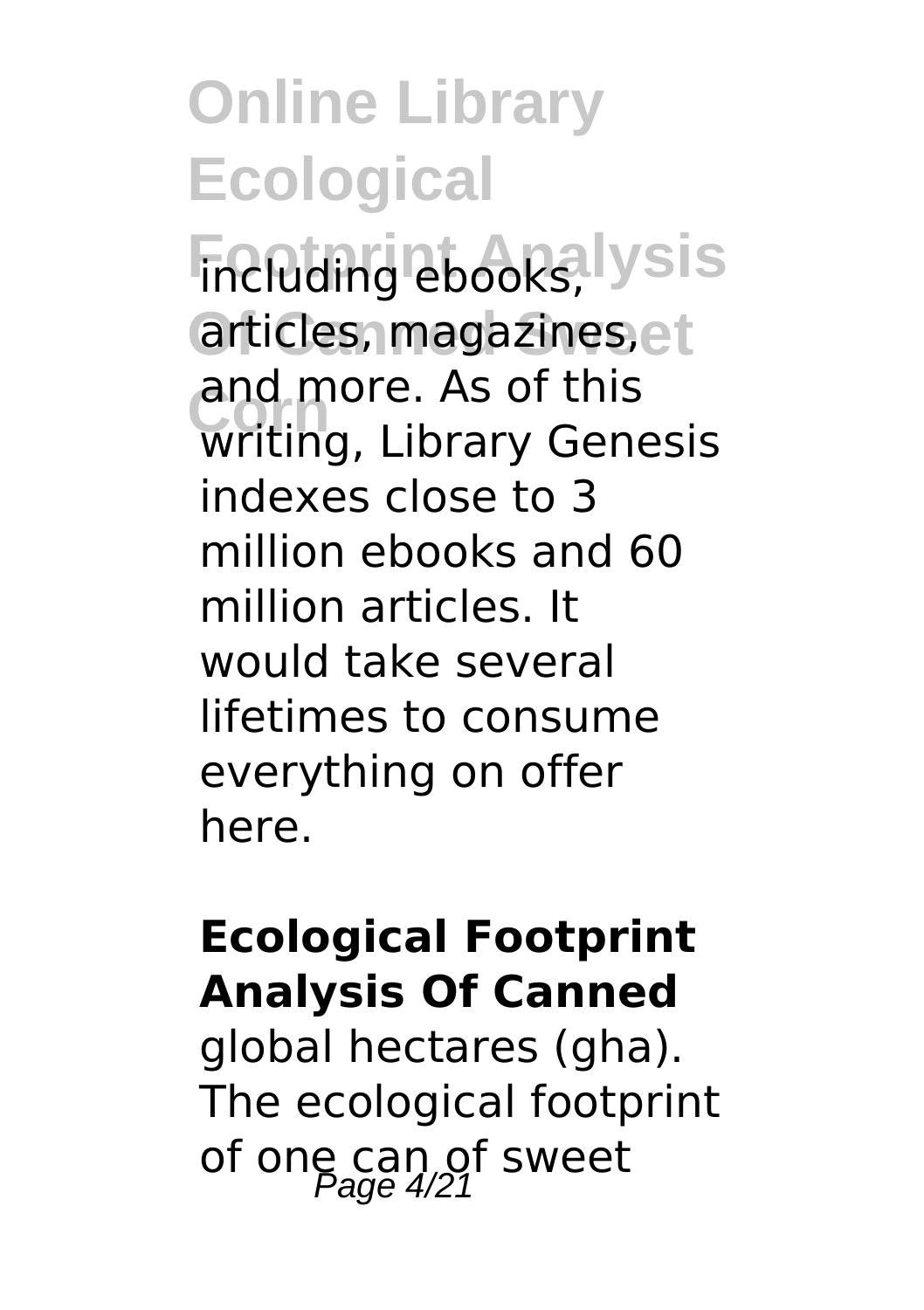**Footprint Analysis** corn was calculated as **Of Canned Sweet** 6.51E-04 gha. The **Corn** highest impact on three factors with the ecological footprint value were the corn kernels used in the process, the packaging and steam, equivalent to 2.93E-04 gha, 1.19E-04 gha and 1.17E-04 gha respectively. To promote the sus-

#### **ECOLOGICAL FOOTPRINT**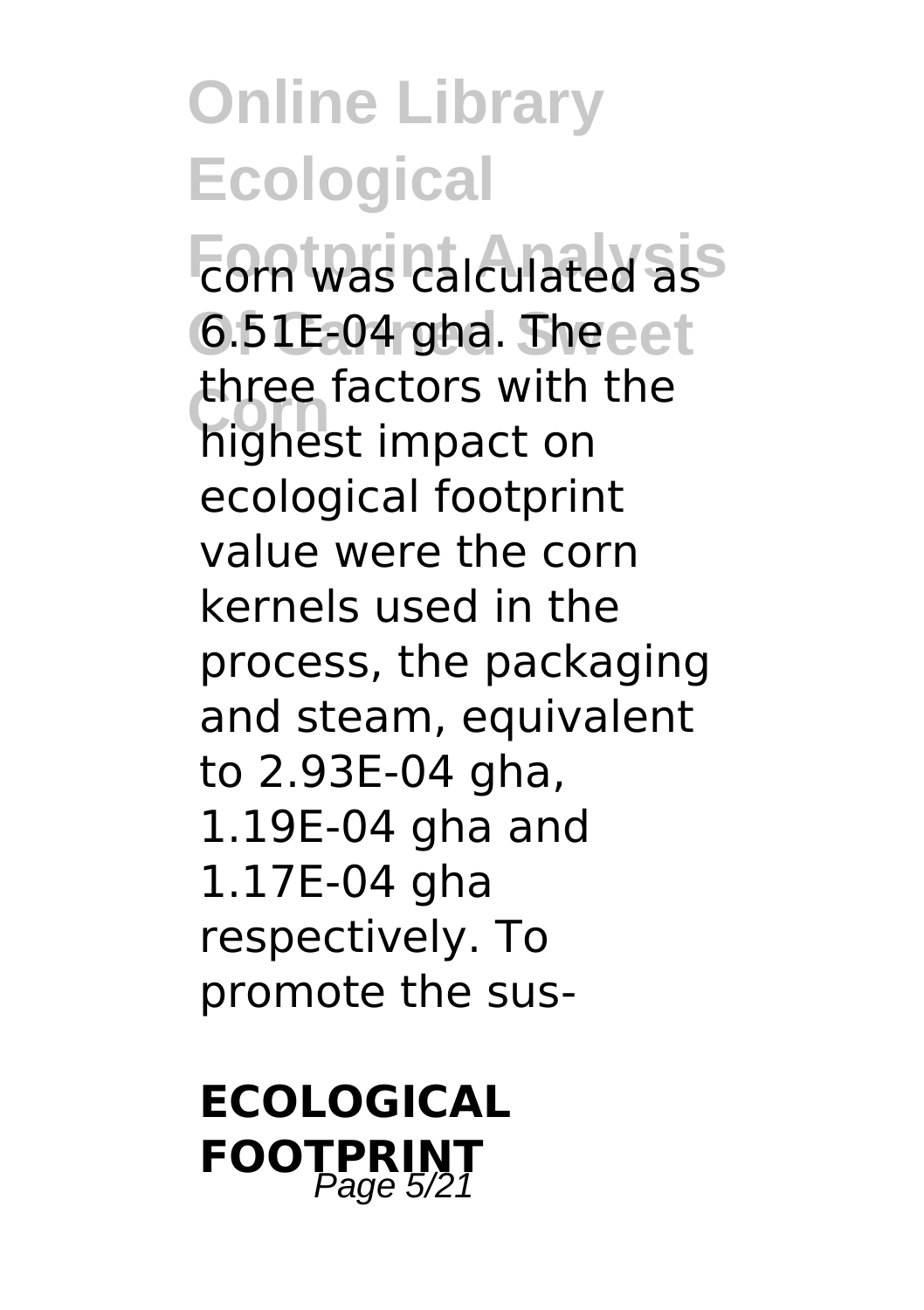**Online Library Ecological**  $F$ anatysis<sup>t</sup> of nalysis **Of Canned Sweet CANNED SWEET Corn** To promote the **CORN** sustainable development, the company should develop new technology or utilize better management techniques to reduce the ecological footprint of canned food production. Discover the ...

# **(PDF) Ecological** Page 6/21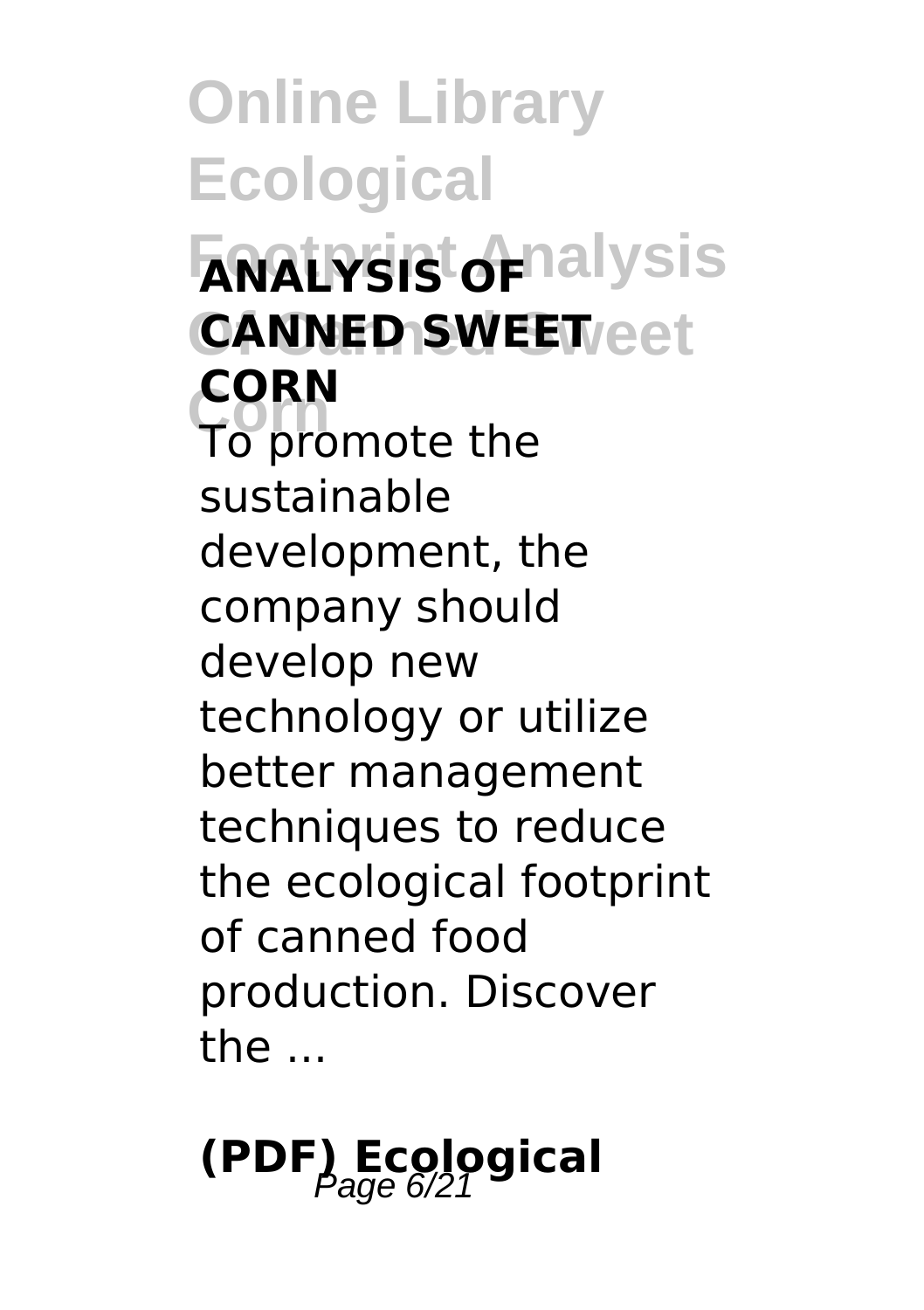**Footprint Analysis footprint analysis of Of Canned Sweet canned sweet corn Corn** of one can of sweet The ecological footprint corn was calculated as 6.51E-04 gha. The three factors with the highest impact on ecological footprint value were the corn kernels used in the process, the packaging and steam, equivalent to 2.93E-04 gha, 1.19E-04 gha and 1.17E-04 gha respectively,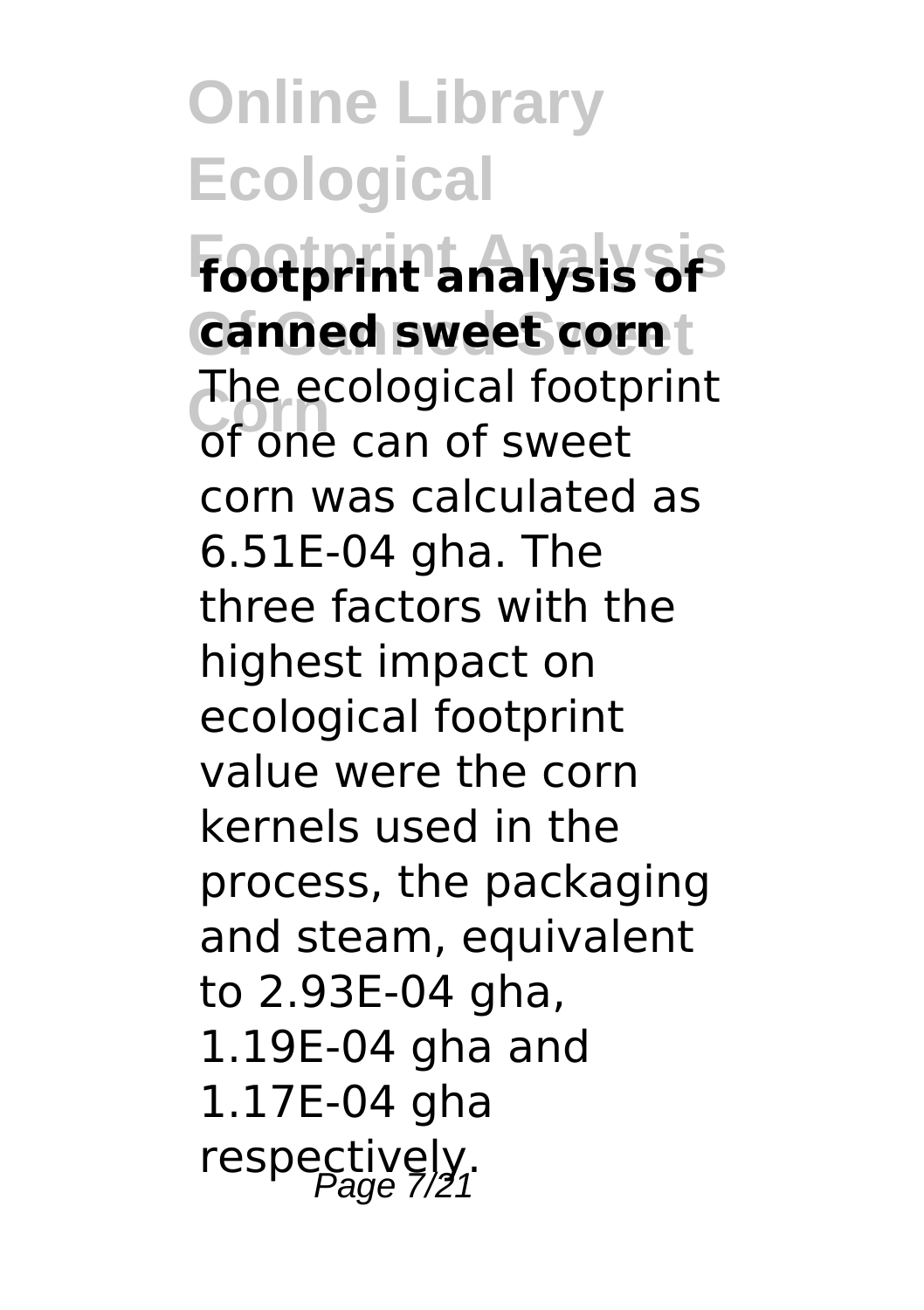## **Online Library Ecological Footprint Analysis**

#### **Of Canned Sweet Ecological Footprint Corn Sweet Corn ... Analysis of Canned**

The ecological footprint of one can of sweet corn was calculated as 6.51E-04 gha. The three factors with the highest impact on ecological footprint value were the corn kernels used in the process, the packaging and steam, equivalent to 2.93E-04 gha, 1.19E-04 gha and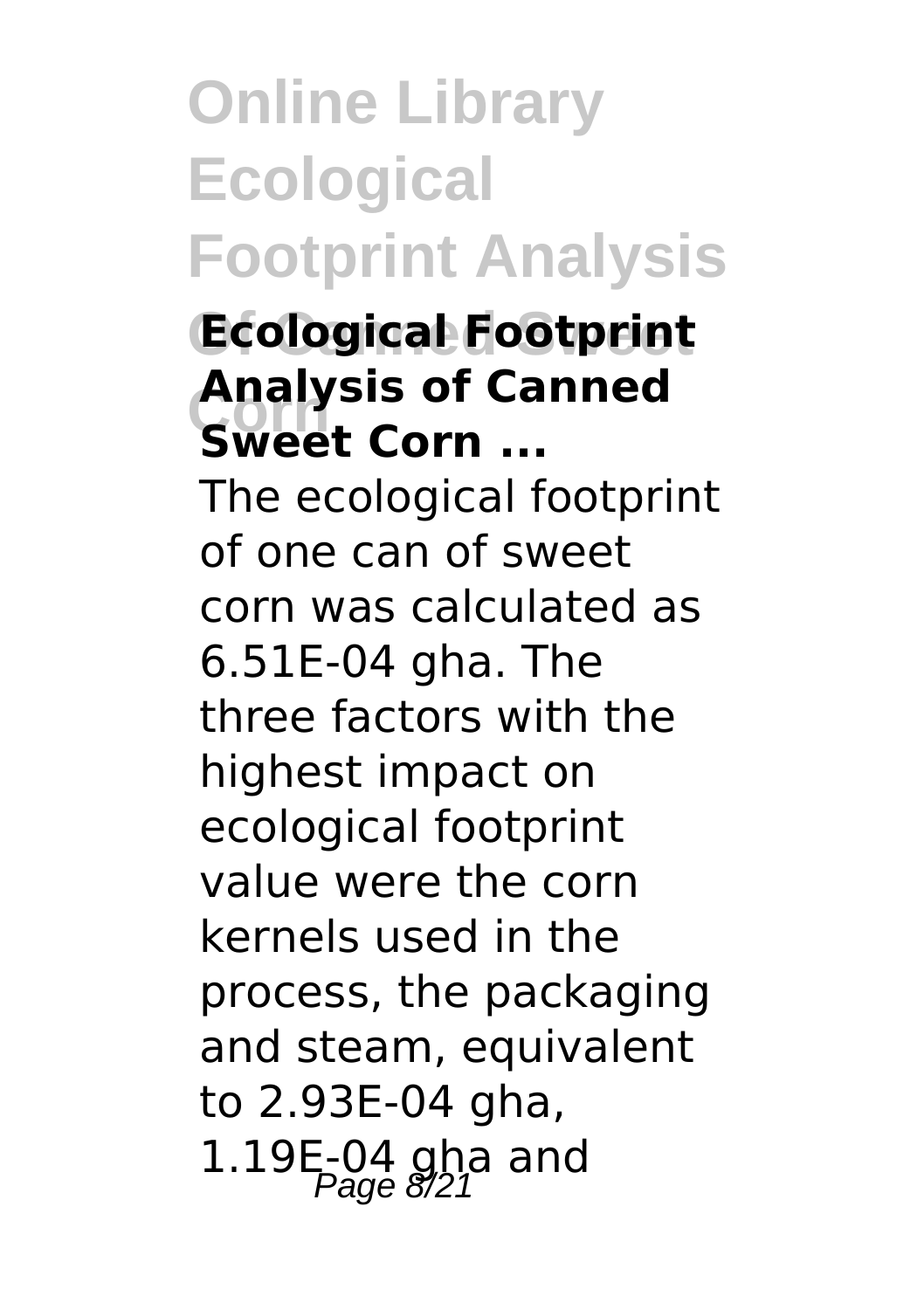**Online Library Ecological Footprigh Analysis** respectively. Sweet

#### **Corn ECOLOGICAL FOOTPRINT ANALYSIS OF CANNED SWEET CORN**

Ecological footprint analysis compares human demands on nature with the biosphere's ability to regenerate resources and provide services. Footprint values at the end of a survey are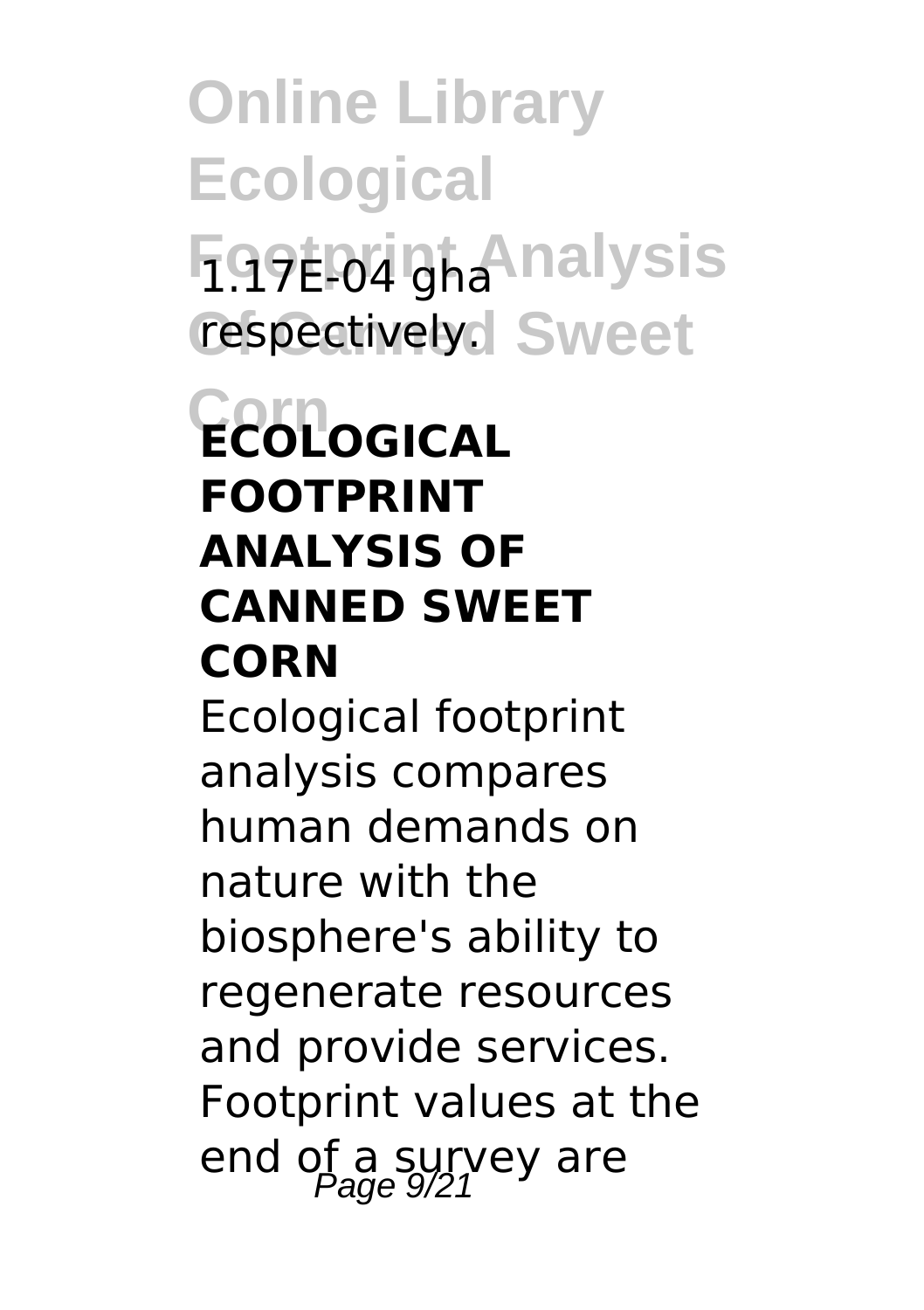**Footprint Analysis** categorized for carbon, food, housing, andeet **Corn** well as the total goods and services, as footprint number of Earths needed to sustain the world's population at that ...

**Ecological Footprint - an overview | ScienceDirect Topics** Although the Ecological Footprint is the best measure we have to comprehensively understand the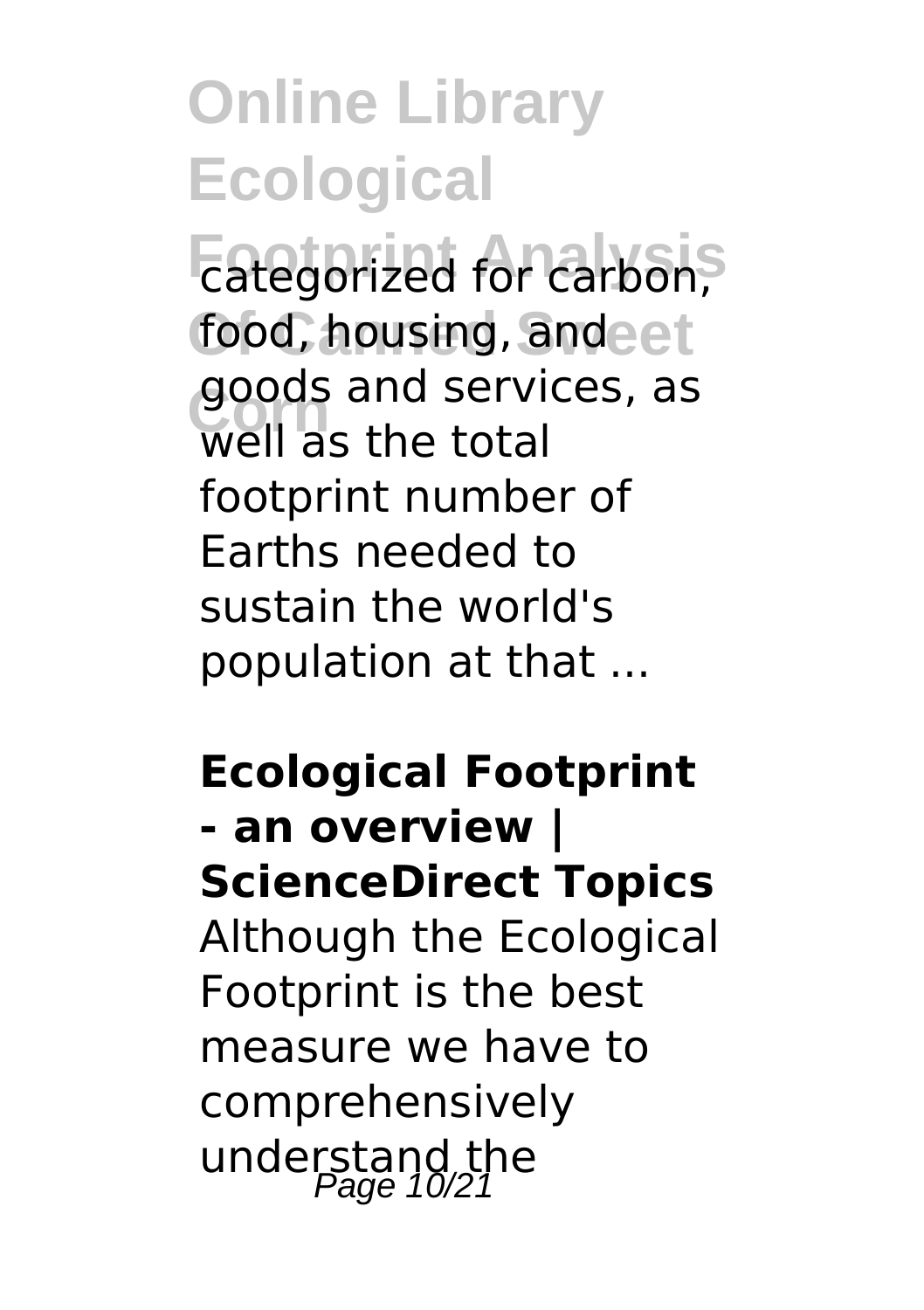**Fesource impacts of sis** consumption, it is a et **Corn** underestimate of conservative human demand on the environment. As an accounting metric, the Ecological Footprint utilizes publicly available data on resource production, trade, and consumption.

**ECOLOGICAL FOOTPRINT ANALYSIS**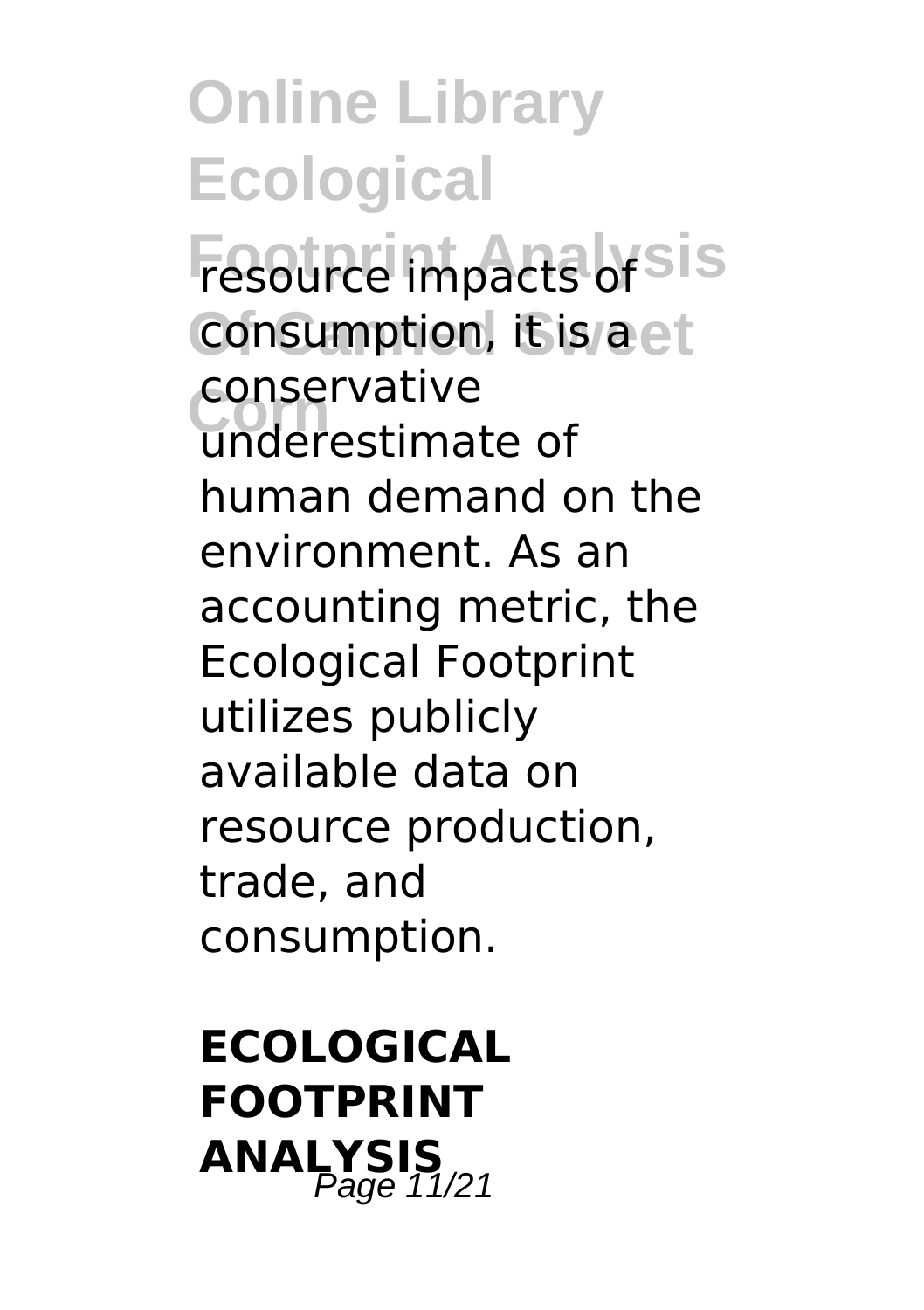**Ecological footprint**, sis measure of the weet demands made by a<br>
person or group of person or group of people on global natural resources. It has become one of the most widely used measures of humanity's effect upon the environment and has been used to highlight both the apparent unsustainability of current practices and global inequalities.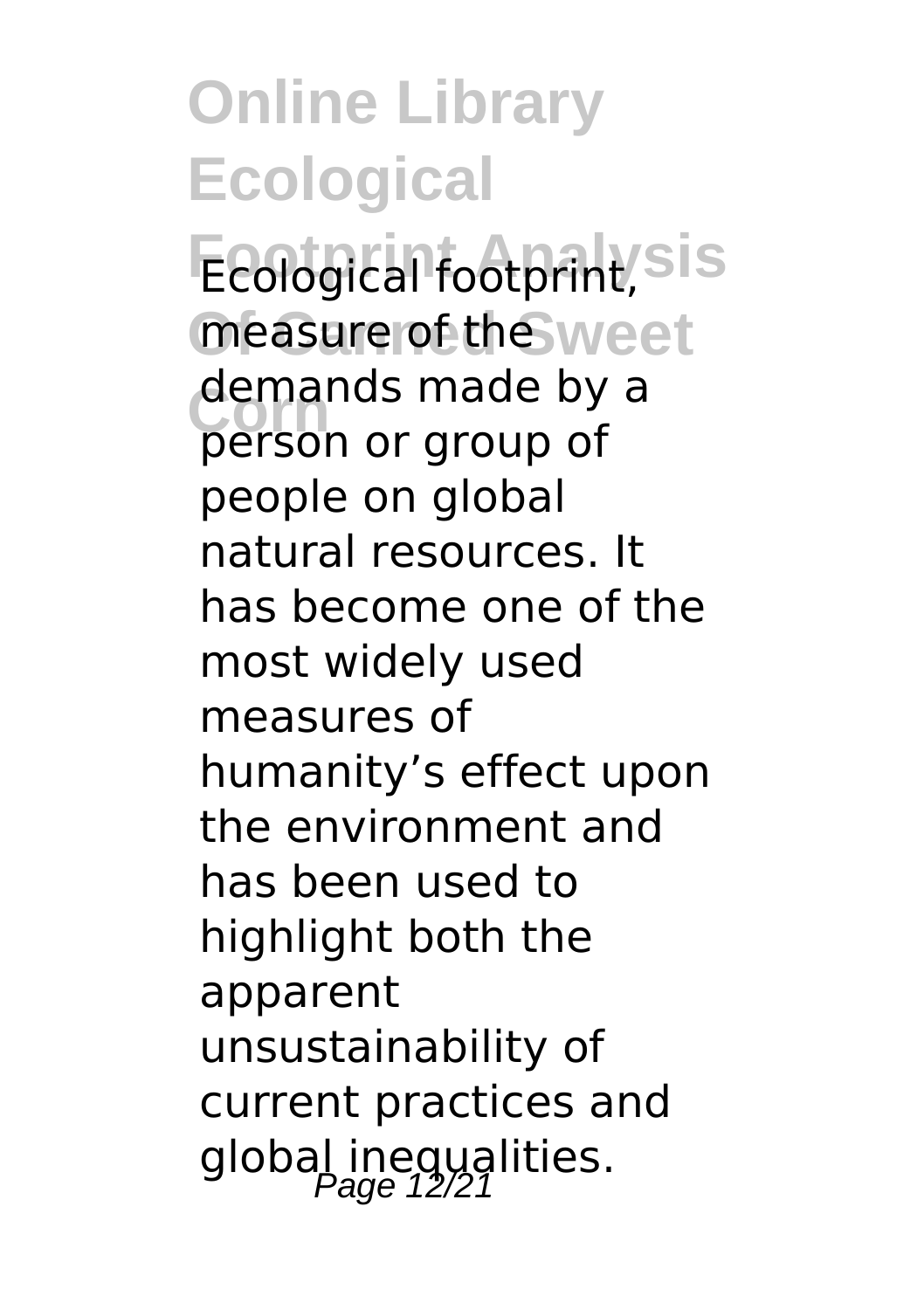## **Online Library Ecological Footprint Analysis**

#### **Of Canned Sweet ecological footprint | Corn Description, History, Importance ...**

One way of measuring sustainability is the ecological footprint, which is a method of gauging humans' dependence on natural resources. It calculates how much of the environment is needed to sustain a particular lifestyle. The ecological footprint can be calculated for different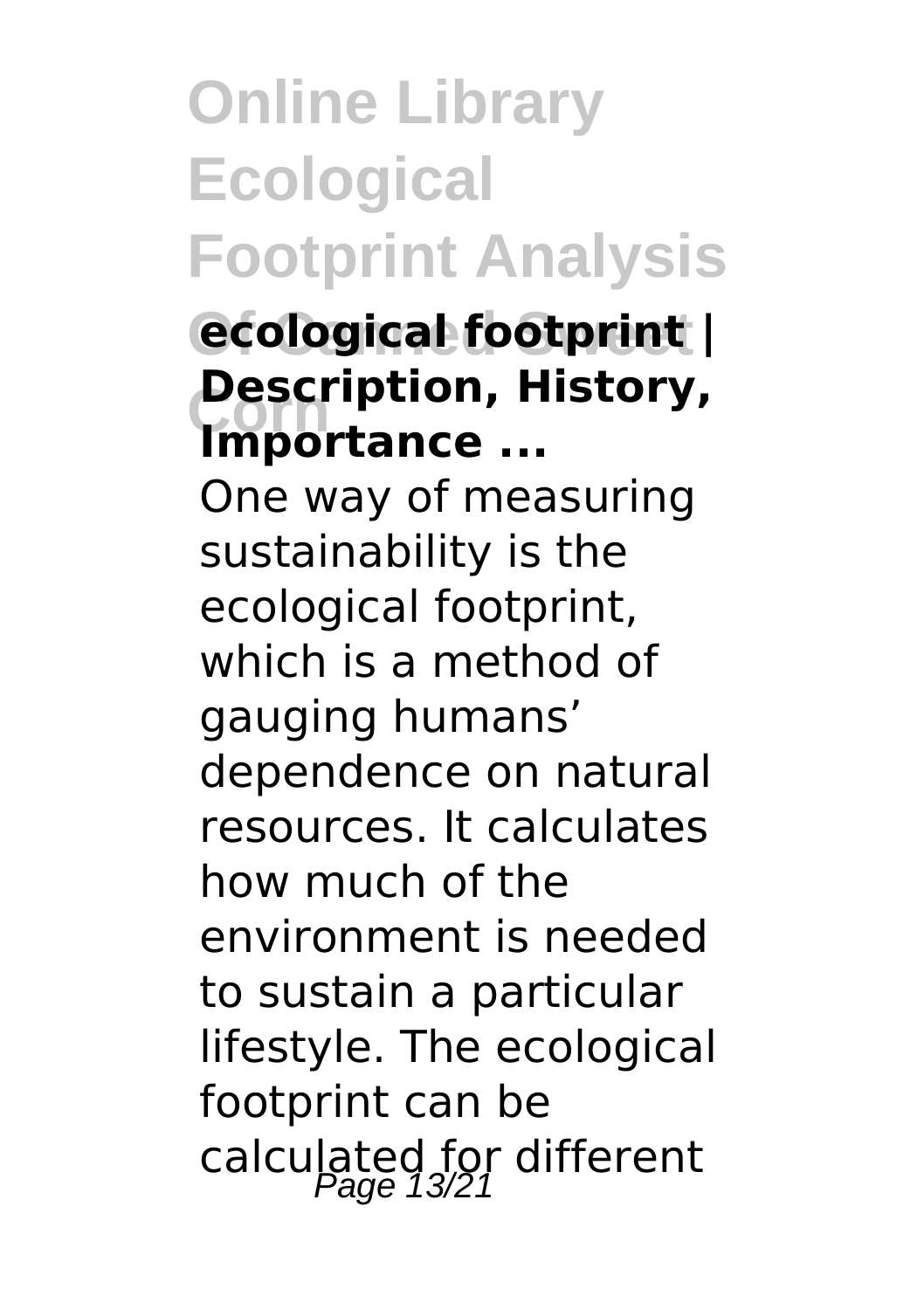**Footlations, including**<sup>S</sup> **Of Canned Sweet** individuals, cities, **regions, countries, or**<br>the entire planet the entire planet.

#### **What Is Ecological Footprint? Definition and How to ...**

What is your Ecological Footprint? How many planets does it take to support your lifestyle? Take this free quiz to find out!

#### **Ecological Footprint Calculator**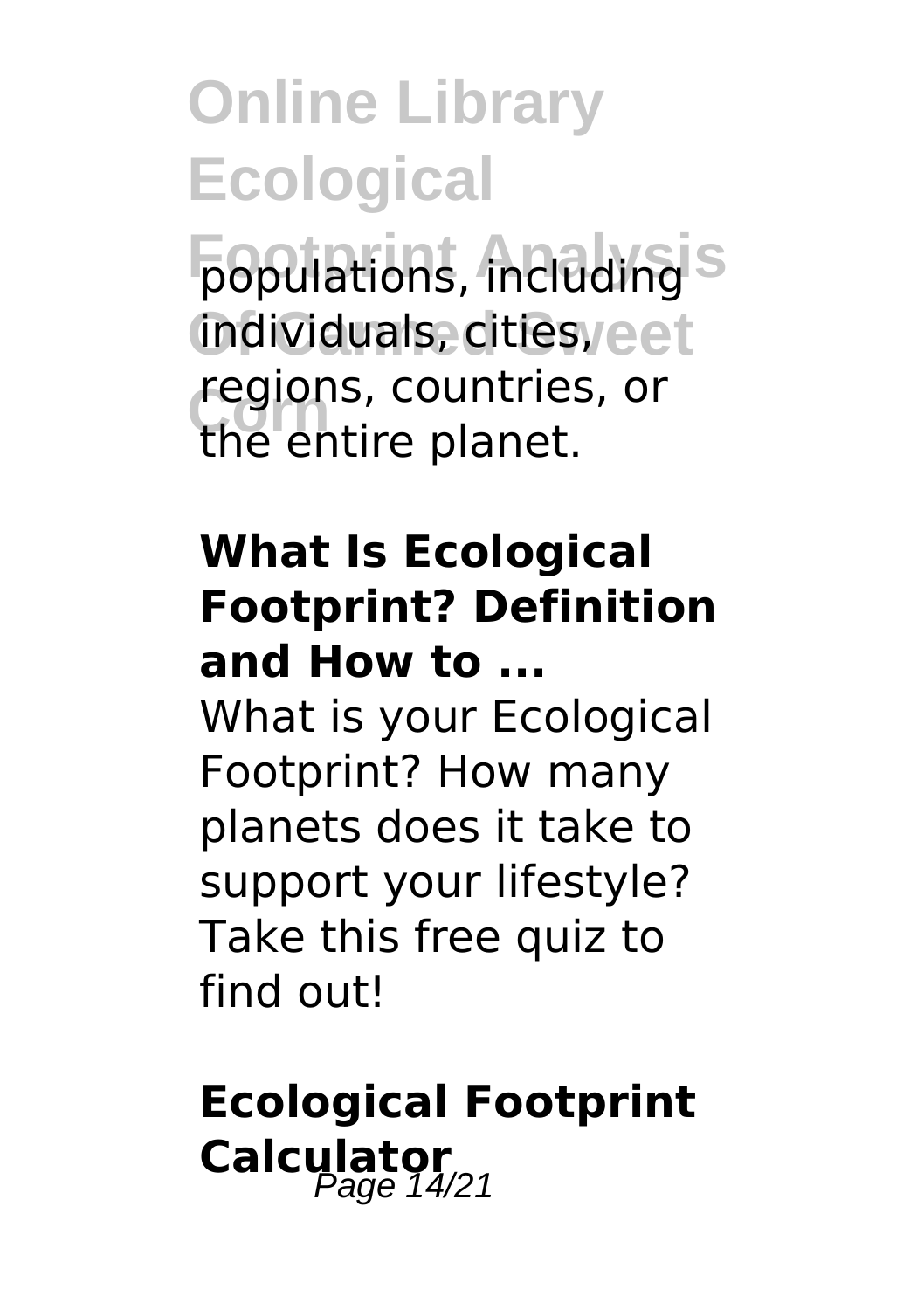**Footprint Analysis** The ecological footprint measures human<sub>/eet</sub> **Corn** the quantity of nature demand on nature, i.e., it takes to support people or an economy. It tracks this demand through an ecological accounting system.

#### **Ecological footprint - Wikipedia**

By 2005, the overall ecological debt was more than 2.5 years of the planet's total productivity, according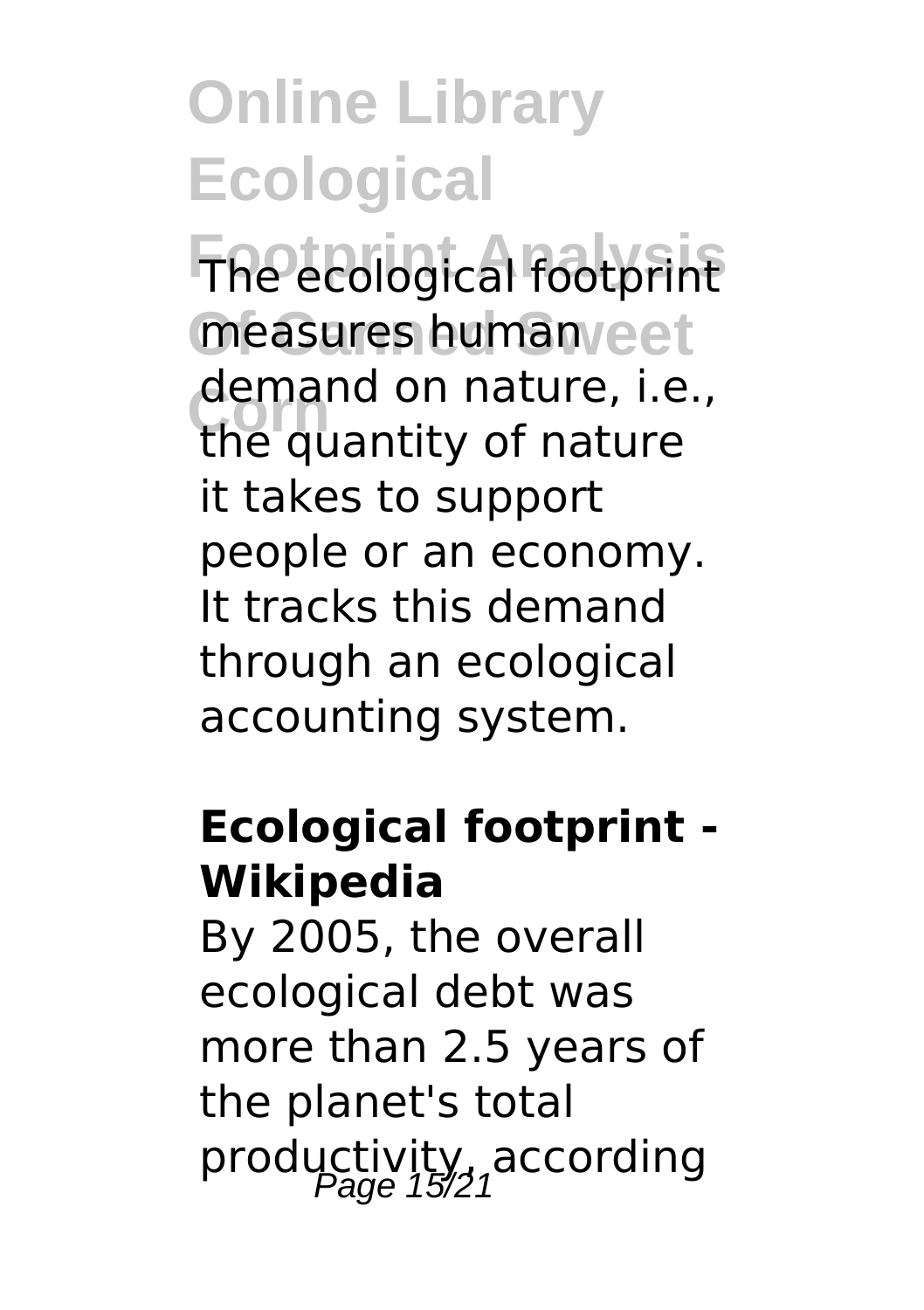**Fo the Global Footprint<sup>S</sup>** Network, a think tank **specializing in**<br>
sustainability sustainability issues. (See ...

#### **Difference Between a Carbon Footprint and an Ecological ...** ECOLOGICAL FOOTPRINT Ecological footprint is the effect of human activities which is measure in terms of biologically productive land and water which is required to produce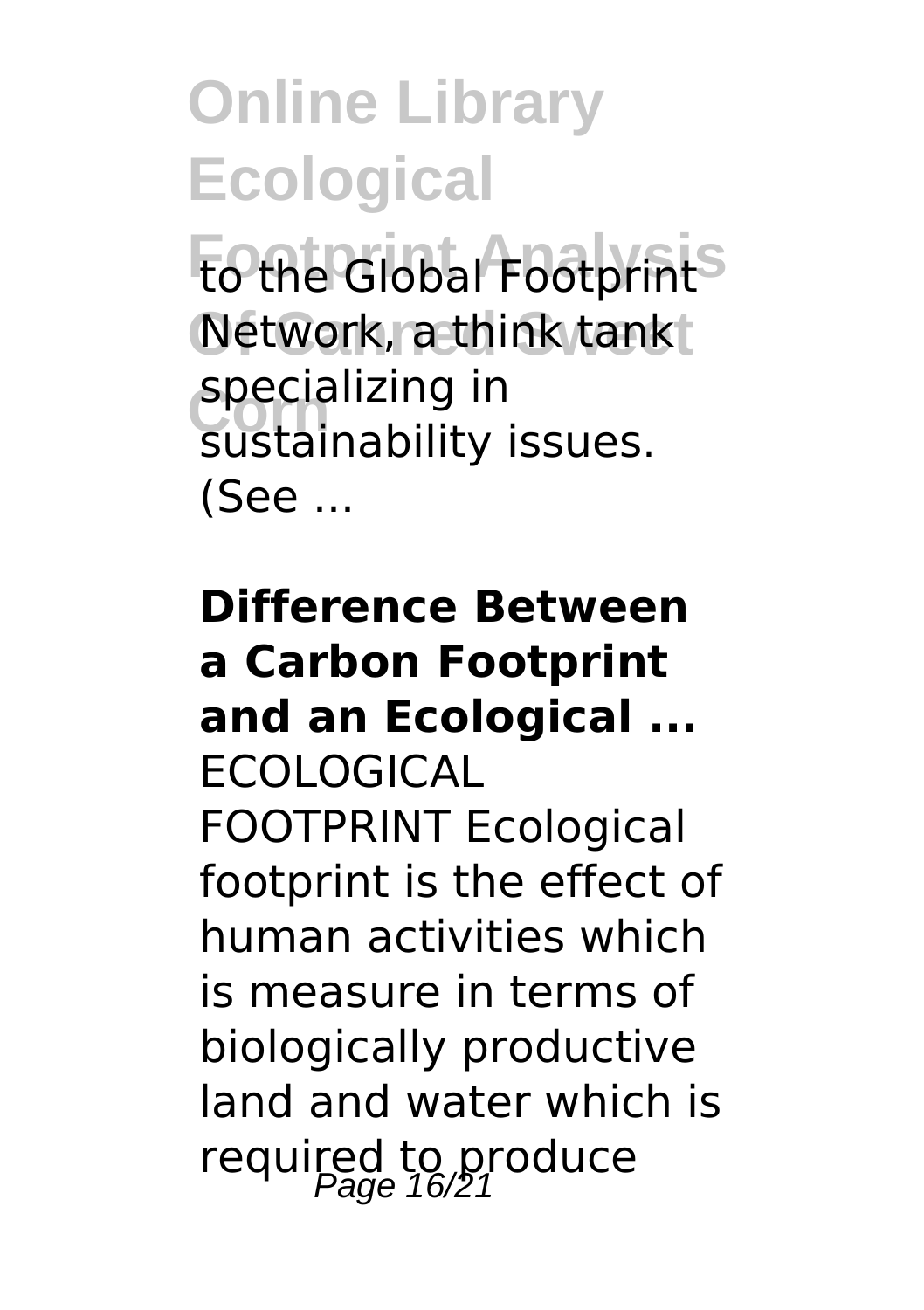**Footprint Analysis** the goods produced the goods consumed t **Corn** wastes that are and assimilate the generated, it is essentially the amount of the environment which is necessary to produce the goods and services necessary to support a particular lifestyle.

**The Effects of Our Ecological Footprints Essay - 528 Words ...** STEP 4: SWOT Analysis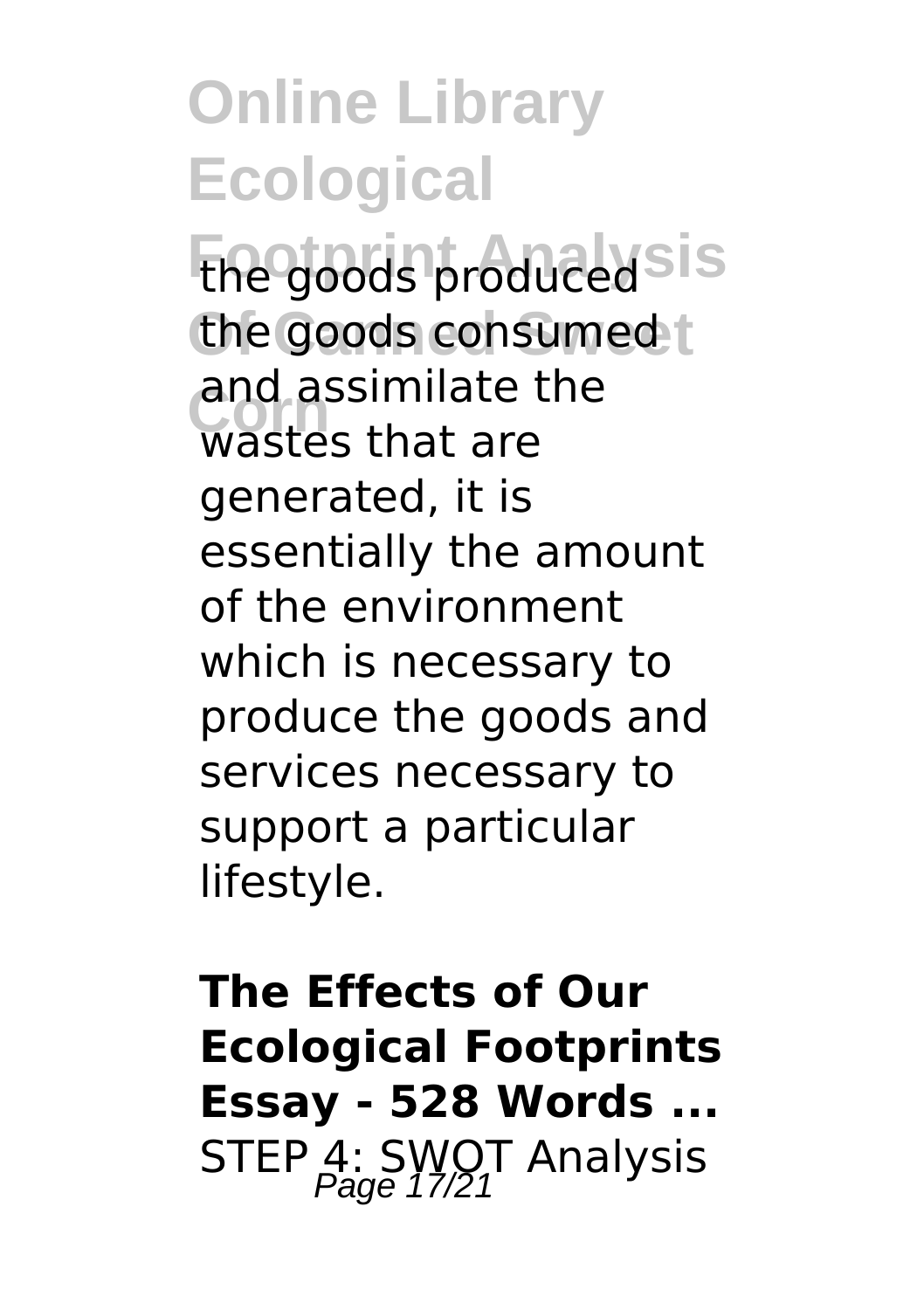*<u><b>Fthe Ecological</u>* Iysis Footprint HBR Case et **Solution: SWOT**<br>
analysis helps the Solution: SWOT business to identify its strengths and weaknesses, as well as understanding of opportunity that can be availed and the threat that the company is facing. SWOT for Ecological Footprint is a powerful tool of analysis as it provide a thought to uncover and

... Page 18/21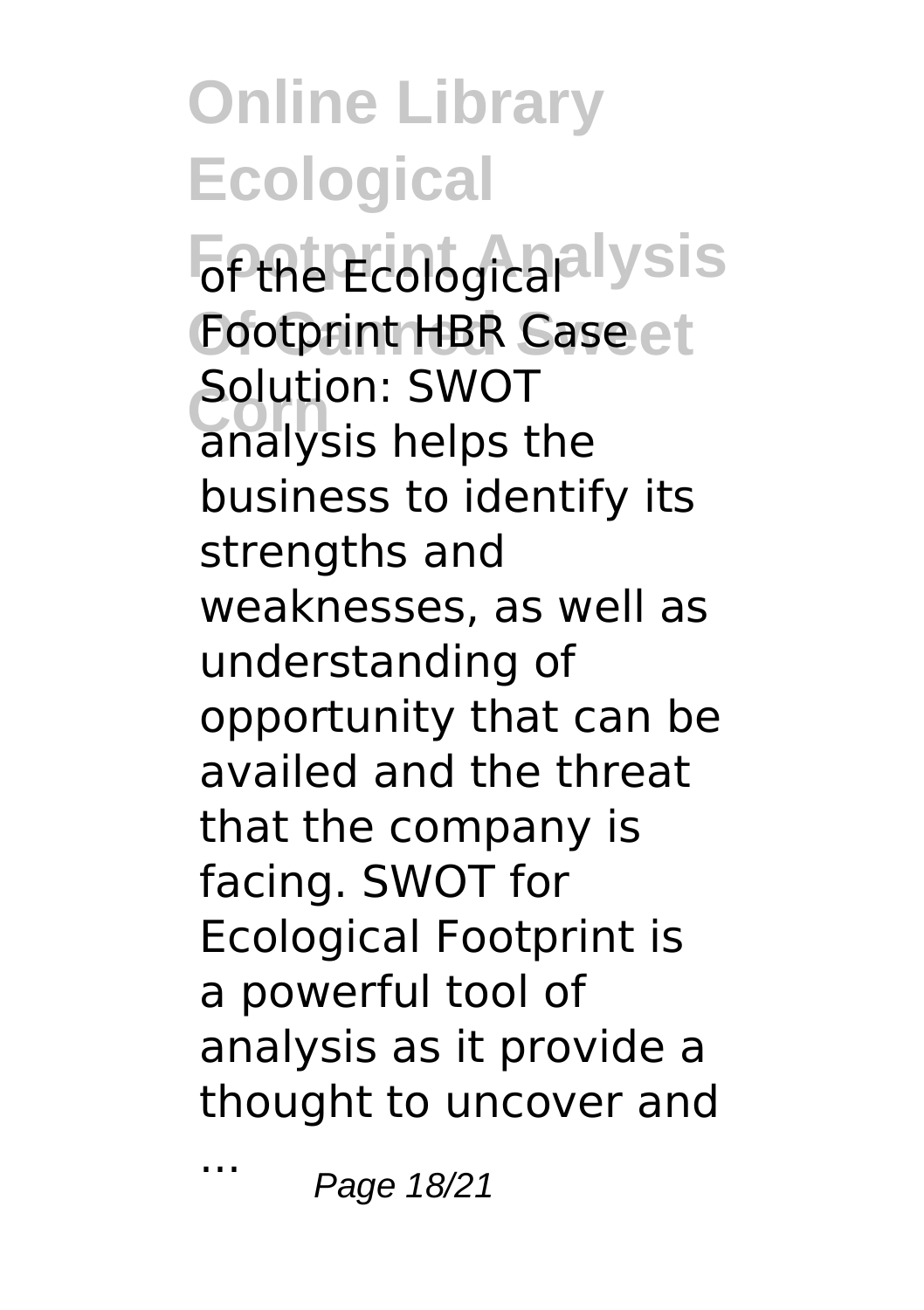### **Online Library Ecological Footprint Analysis**

**Of Canned Sweet Ecological Footprint Corn and Analysis of ... Case Study Solution** Humanity's Ecological Footprint contracted between 2014-2016 But the respite may be short-lived, according to more recent carbon emissions data. OAKLAND, CALIFORNIA, APRIL 25, 2019—The 2019 edition of the National Footprint and Biocapacity Accounts tracks the Ecological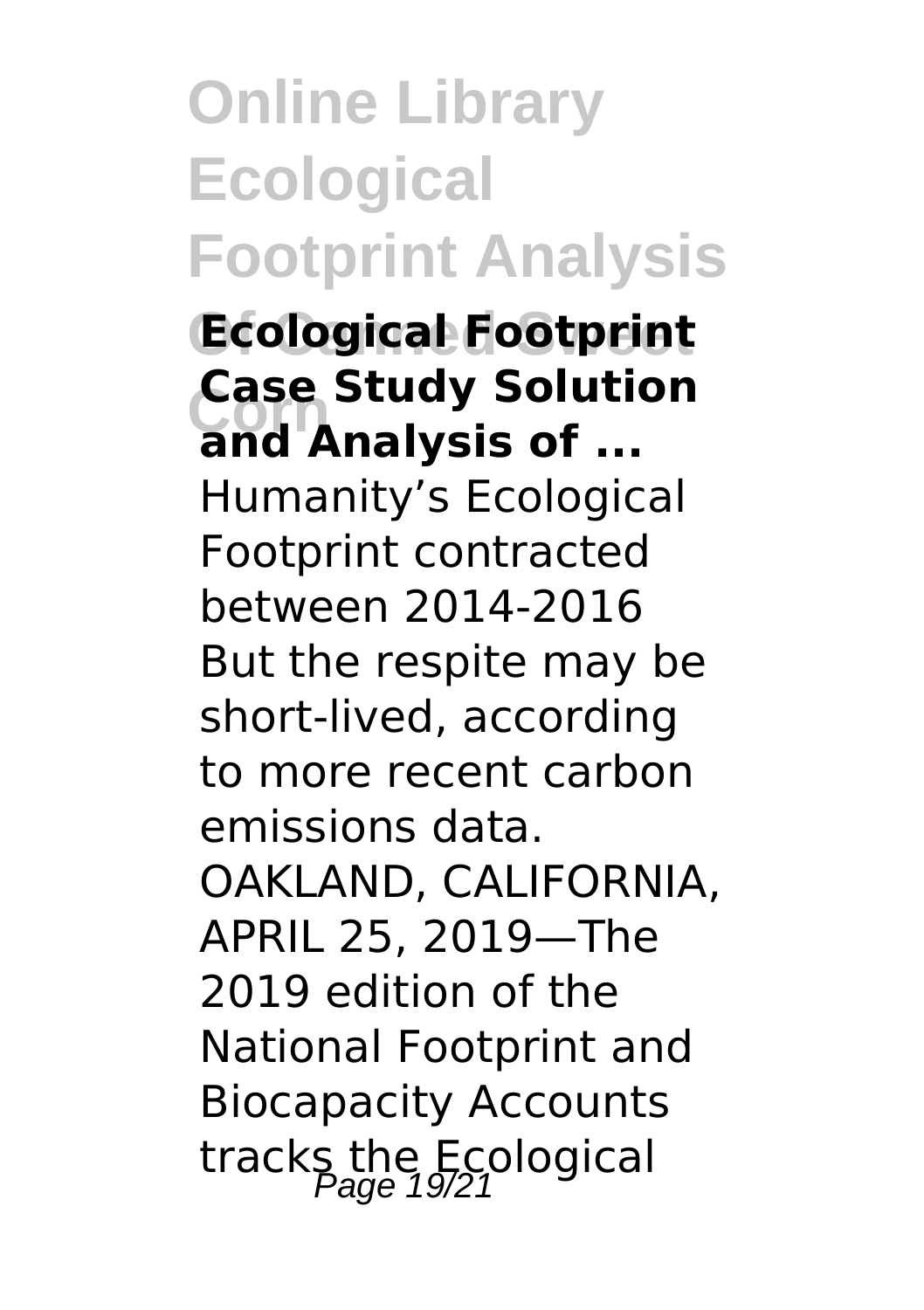**Footprint Analysis** Footprint and biocapacity of all veet **Corn** data, from ... countries, using U.N.

#### **Ecological Footprint Archives - Global Footprint Network**

Volunteer Virtual Classroom Speaker (Ecological Footprint (Family Analysis and Sustainability Proposal)) Nepris Inc. Billings, MT Just now Be among the first 25 applicants<br>applicants